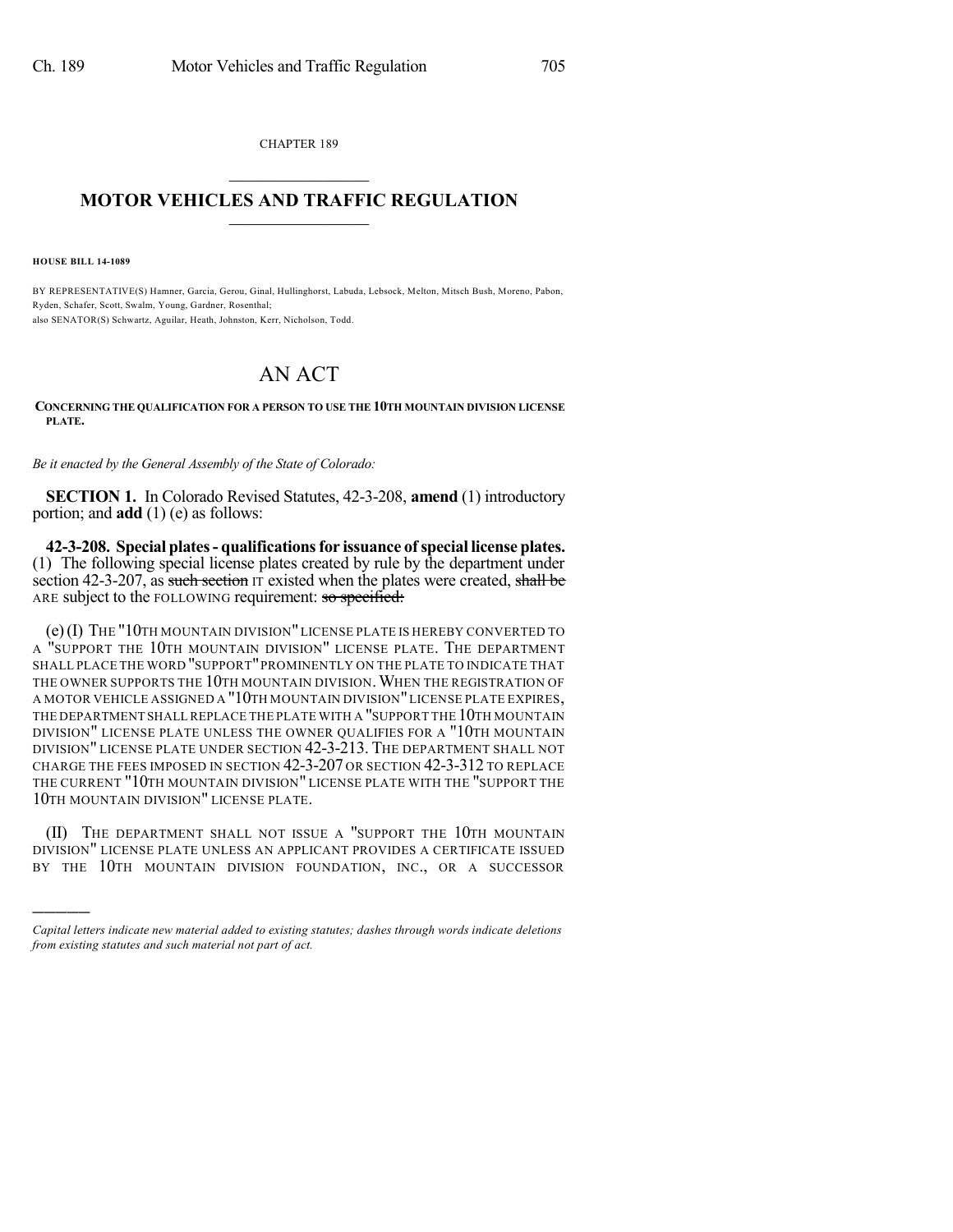ORGANIZATION, CONFIRMING THAT THE PERSON MEETS THE QUALIFICATIONS ESTABLISHED BY THE FOUNDATION FOR THE LICENSE PLATE. THE 10TH MOUNTAIN DIVISION FOUNDATION, INC., MAY REQUIRE SPECIFIC LEVELS OF CONTRIBUTIONS TO A 10TH-MOUNTAIN-DIVISION GRANT FUND OF NOT LESS THAN FIFTEEN DOLLARS AND NOT MORE THAN ONE HUNDRED DOLLARS TO QUALIFY FOR THE PLATE.

(III) ON OR AFTER JANUARY 1, 2016, THE DEPARTMENT SHALL NOT RENEW THE REGISTRATION OF A "SUPPORT THE 10TH MOUNTAIN DIVISION" LICENSE PLATE THAT WAS ISSUED AFTER THE EFFECTIVE DATE OF THIS SUBPARAGRAPH (III) UNLESS THE PERSON MEETS THE QUALIFICATIONS ESTABLISHED BY THE 10TH MOUNTAIN DIVISION FOUNDATION,INC., OR A SUCCESSOR ORGANIZATION,TO RENEW THE LICENSE PLATE. THE 10TH MOUNTAIN DIVISION FOUNDATION, INC., MAY REQUIRE SPECIFIC LEVELS OF CONTRIBUTIONS TO A 10TH-MOUNTAIN-DIVISION GRANT FUND OF NOT LESS THAN FIFTEEN DOLLARS AND NOT MORE THAN ONE HUNDRED DOLLARS TO RENEW THE PLATE.

(IV) (A) THE 10TH MOUNTAIN DIVISION FOUNDATION, INC., OR ITS SUCCESSOR ORGANIZATION SHALL AWARD GRANTS FROM THE 10TH-MOUNTAIN-DIVISION GRANT FUND TO FUND PROGRAMS, ACTIVITIES, AND EVENTS THAT SUPPORT VETERANS AND PRESERVE AND PROMOTE THE HISTORY AND SPIRIT OF PUBLIC SERVICE OF THE 10TH MOUNTAIN DIVISION.

(B) The 10TH MOUNTAIN DIVISION FOUNDATION, INC., OR ITS SUCCESSOR ORGANIZATION SHALL FILE AN ANNUAL STATEMENT VERIFYING THAT IT IS A NONPROFIT ORGANIZATION.THE STATEMENT IS MADE UNDER PENALTY OF PERJURY WITH THE DEPARTMENT.

(C) IF THE DEPARTMENT GIVES AT LEAST SEVEN DAYS' NOTICE, THE DEPARTMENT OF REVENUE MAY AUDIT, DURING NORMAL BUSINESS HOURS, THE RECORDS AND BOOKS OF THE 10TH MOUNTAIN DIVISION FOUNDATION, INC., CONCERNING THE 10TH-MOUNTAIN-DIVISION GRANT FUND.THE AUDIT MUST TAKE PLACE WHERE THE RECORDS ARE NORMALLY KEPT OR AT A PLACE AGREEABLE TO BOTH THE DEPARTMENT AND THE FOUNDATION.

**SECTION 2.** In Colorado Revised Statutes, 42-3-213, **amend** (1)(a)(XXV) and (1) (a) (XXVI); and **add** (1) (a) (XXVIII) and (29) as follows:

**42-3-213. Special plates - military veterans - rules - retirement.** (1) (a) The department shall issue one or more sets of special license plates to the following persons who own a truck that does not exceed sixteen thousand pounds empty weight, a passenger car, a motorcycle, or a noncommercial or recreational vehicle:

(XXV) An honorably discharged, retired, reserve, or active member of the Navy SEALs; or

(XXVI) A natural person who supports the civil air patrol; OR

(XXVIII) AN HONORABLY DISCHARGED, RETIRED, RESERVE, OR ACTIVE MEMBER OF THE 10TH MOUNTAIN DIVISION OF THE UNITED STATES ARMY.

(29) **Veteran, reserve member, or active member of the 10th mountain**